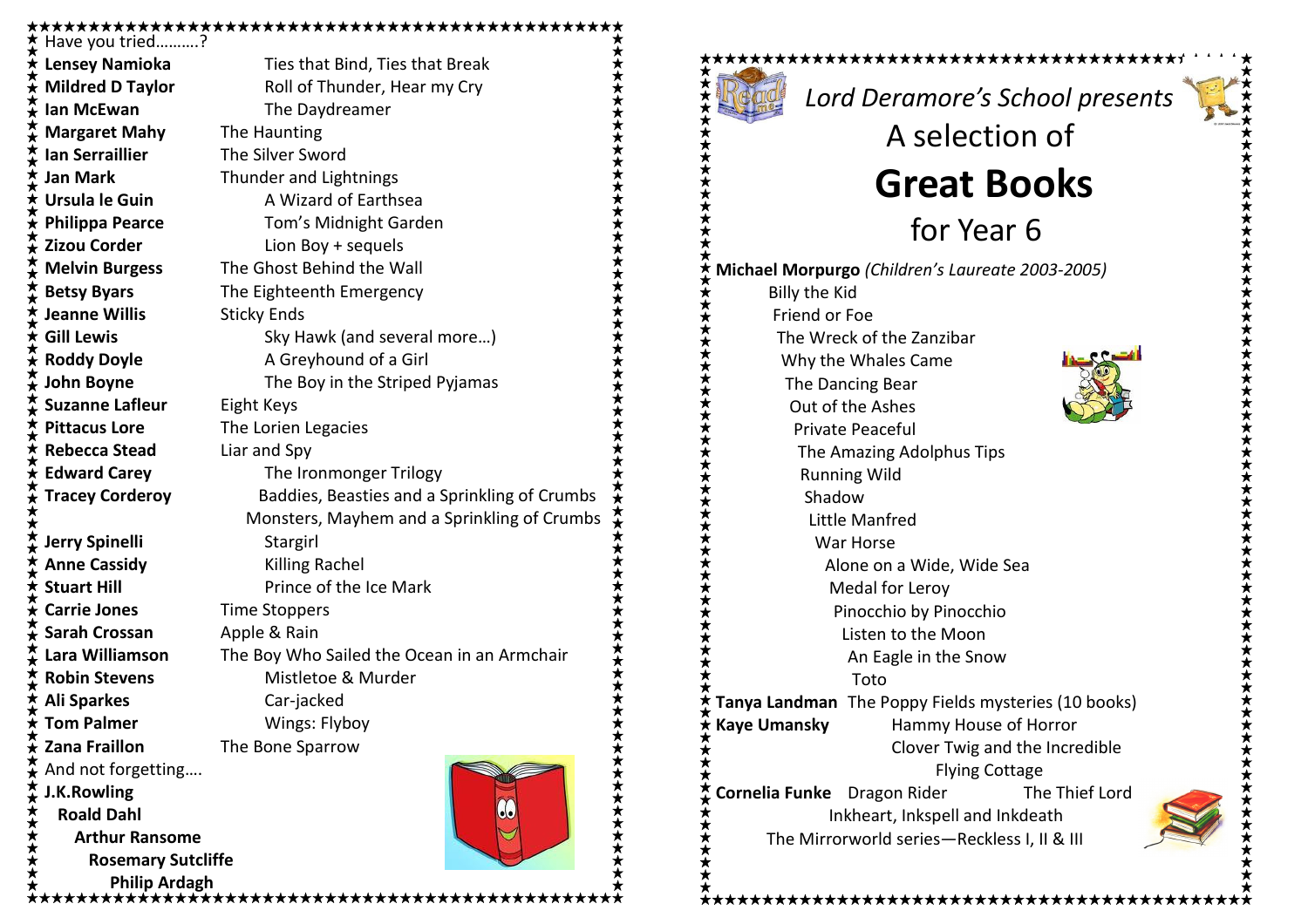| <b>Bill's New Frock</b><br><b>Adeline Yen Mah</b><br>Chinese Cinderella books<br>Goggle Eyes<br><b>Alex Scarrow</b><br><b>Time Riders</b><br><b>Flour Babies</b><br><b>Jill Patton Walsh</b><br><b>Gaffer Samson's Luck</b><br>Step by Wicked Step<br>The Dolphin Crossing<br>Loudmouth Louis<br>The Boy in the Dress<br><b>David Walliams</b><br>Gangsta Granny<br><b>Stranger Danger</b><br>Mr Stink<br>Ratburger<br>The Tulip Touch<br><b>Grandpa's Great Escape</b><br>Up on Cloud Nine<br><b>Billionaire Boy</b><br>Demon Dentist<br><b>Eating Things on Sticks</b><br><b>Awful Auntie</b><br>The World's Worst Children (1 & 2)<br><b>Blue Moon Day</b><br><b>Midnight Gang</b><br><b>Bad Dad</b><br><b>Morris Gleitzman</b><br><b>Worm Story</b><br><b>Rodman Philbrick</b><br>Freak the Mighty<br>Toad series of books<br>Lobster Boy<br><b>Blabber Mouth</b><br>The Last Book in the Universe<br>Boy Overboard<br><b>Fire Pony</b><br>Girl Underground<br>Deadly series (co-written with Morris Gleitzman)<br><b>Paul Jennings</b><br>Once, Then, Now, After, Soon and Maybe (6 separate<br>Short story collections eg Uncovered<br>books-'Maybe' due out soon)<br>Uncanny<br>Too Small to Fail<br>Unreal<br><b>Bumface</b><br>Don't Look Now series<br>Two Weeks with the Queen<br><b>Sharon Creech</b><br>The Unfinished Angel<br>Grace<br><b>Extra Time</b><br>The Great Unexpected<br>Loyal Creatures<br>The Wanderer<br><b>Philip Ridley</b><br>Krindlekrax<br><b>Ruby Holler</b><br>Mercedes Ice<br><b>Walk Two Moons</b><br>Meteorite Spoon<br><b>Chasing Red Bird</b><br>Scribbleboy<br><b>Absolutely Normal Chaos</b><br><b>Vinegar Street</b><br>Replay<br>Mighty Fizz Chilla<br>The Boy on the Porch<br>Zips Apollo<br><b>Roderick Gordon/Brian Williams</b><br>Terry Pratchett Johnny and the Bomb<br>The Tunnels series<br>Johnny and the Dead<br>(TunnelsTerminal)<br>Only You can Save Mankind<br><b>Chris Bradford</b><br>A Hat Full of Sky<br>Amazing Maurice and his Educated Rodents<br>Young Samurai series | Anne Fine (Children's Laureate 2001-2003) |                  | <b>Jonathan Stroud</b> | The Bartimaeus trilogy (all four of them!) |  |
|------------------------------------------------------------------------------------------------------------------------------------------------------------------------------------------------------------------------------------------------------------------------------------------------------------------------------------------------------------------------------------------------------------------------------------------------------------------------------------------------------------------------------------------------------------------------------------------------------------------------------------------------------------------------------------------------------------------------------------------------------------------------------------------------------------------------------------------------------------------------------------------------------------------------------------------------------------------------------------------------------------------------------------------------------------------------------------------------------------------------------------------------------------------------------------------------------------------------------------------------------------------------------------------------------------------------------------------------------------------------------------------------------------------------------------------------------------------------------------------------------------------------------------------------------------------------------------------------------------------------------------------------------------------------------------------------------------------------------------------------------------------------------------------------------------------------------------------------------------------------------------------------------------------------------------------------------------------------------------------------------------------------------------------|-------------------------------------------|------------------|------------------------|--------------------------------------------|--|
|                                                                                                                                                                                                                                                                                                                                                                                                                                                                                                                                                                                                                                                                                                                                                                                                                                                                                                                                                                                                                                                                                                                                                                                                                                                                                                                                                                                                                                                                                                                                                                                                                                                                                                                                                                                                                                                                                                                                                                                                                                          |                                           |                  |                        |                                            |  |
|                                                                                                                                                                                                                                                                                                                                                                                                                                                                                                                                                                                                                                                                                                                                                                                                                                                                                                                                                                                                                                                                                                                                                                                                                                                                                                                                                                                                                                                                                                                                                                                                                                                                                                                                                                                                                                                                                                                                                                                                                                          |                                           |                  |                        |                                            |  |
|                                                                                                                                                                                                                                                                                                                                                                                                                                                                                                                                                                                                                                                                                                                                                                                                                                                                                                                                                                                                                                                                                                                                                                                                                                                                                                                                                                                                                                                                                                                                                                                                                                                                                                                                                                                                                                                                                                                                                                                                                                          |                                           |                  |                        |                                            |  |
|                                                                                                                                                                                                                                                                                                                                                                                                                                                                                                                                                                                                                                                                                                                                                                                                                                                                                                                                                                                                                                                                                                                                                                                                                                                                                                                                                                                                                                                                                                                                                                                                                                                                                                                                                                                                                                                                                                                                                                                                                                          |                                           |                  |                        |                                            |  |
|                                                                                                                                                                                                                                                                                                                                                                                                                                                                                                                                                                                                                                                                                                                                                                                                                                                                                                                                                                                                                                                                                                                                                                                                                                                                                                                                                                                                                                                                                                                                                                                                                                                                                                                                                                                                                                                                                                                                                                                                                                          |                                           |                  |                        |                                            |  |
|                                                                                                                                                                                                                                                                                                                                                                                                                                                                                                                                                                                                                                                                                                                                                                                                                                                                                                                                                                                                                                                                                                                                                                                                                                                                                                                                                                                                                                                                                                                                                                                                                                                                                                                                                                                                                                                                                                                                                                                                                                          |                                           |                  |                        |                                            |  |
|                                                                                                                                                                                                                                                                                                                                                                                                                                                                                                                                                                                                                                                                                                                                                                                                                                                                                                                                                                                                                                                                                                                                                                                                                                                                                                                                                                                                                                                                                                                                                                                                                                                                                                                                                                                                                                                                                                                                                                                                                                          |                                           |                  |                        |                                            |  |
|                                                                                                                                                                                                                                                                                                                                                                                                                                                                                                                                                                                                                                                                                                                                                                                                                                                                                                                                                                                                                                                                                                                                                                                                                                                                                                                                                                                                                                                                                                                                                                                                                                                                                                                                                                                                                                                                                                                                                                                                                                          |                                           |                  |                        |                                            |  |
|                                                                                                                                                                                                                                                                                                                                                                                                                                                                                                                                                                                                                                                                                                                                                                                                                                                                                                                                                                                                                                                                                                                                                                                                                                                                                                                                                                                                                                                                                                                                                                                                                                                                                                                                                                                                                                                                                                                                                                                                                                          |                                           |                  |                        |                                            |  |
|                                                                                                                                                                                                                                                                                                                                                                                                                                                                                                                                                                                                                                                                                                                                                                                                                                                                                                                                                                                                                                                                                                                                                                                                                                                                                                                                                                                                                                                                                                                                                                                                                                                                                                                                                                                                                                                                                                                                                                                                                                          |                                           |                  |                        |                                            |  |
|                                                                                                                                                                                                                                                                                                                                                                                                                                                                                                                                                                                                                                                                                                                                                                                                                                                                                                                                                                                                                                                                                                                                                                                                                                                                                                                                                                                                                                                                                                                                                                                                                                                                                                                                                                                                                                                                                                                                                                                                                                          |                                           |                  |                        |                                            |  |
|                                                                                                                                                                                                                                                                                                                                                                                                                                                                                                                                                                                                                                                                                                                                                                                                                                                                                                                                                                                                                                                                                                                                                                                                                                                                                                                                                                                                                                                                                                                                                                                                                                                                                                                                                                                                                                                                                                                                                                                                                                          |                                           |                  |                        |                                            |  |
|                                                                                                                                                                                                                                                                                                                                                                                                                                                                                                                                                                                                                                                                                                                                                                                                                                                                                                                                                                                                                                                                                                                                                                                                                                                                                                                                                                                                                                                                                                                                                                                                                                                                                                                                                                                                                                                                                                                                                                                                                                          |                                           |                  |                        |                                            |  |
|                                                                                                                                                                                                                                                                                                                                                                                                                                                                                                                                                                                                                                                                                                                                                                                                                                                                                                                                                                                                                                                                                                                                                                                                                                                                                                                                                                                                                                                                                                                                                                                                                                                                                                                                                                                                                                                                                                                                                                                                                                          |                                           |                  |                        |                                            |  |
|                                                                                                                                                                                                                                                                                                                                                                                                                                                                                                                                                                                                                                                                                                                                                                                                                                                                                                                                                                                                                                                                                                                                                                                                                                                                                                                                                                                                                                                                                                                                                                                                                                                                                                                                                                                                                                                                                                                                                                                                                                          |                                           |                  |                        |                                            |  |
|                                                                                                                                                                                                                                                                                                                                                                                                                                                                                                                                                                                                                                                                                                                                                                                                                                                                                                                                                                                                                                                                                                                                                                                                                                                                                                                                                                                                                                                                                                                                                                                                                                                                                                                                                                                                                                                                                                                                                                                                                                          |                                           |                  |                        |                                            |  |
|                                                                                                                                                                                                                                                                                                                                                                                                                                                                                                                                                                                                                                                                                                                                                                                                                                                                                                                                                                                                                                                                                                                                                                                                                                                                                                                                                                                                                                                                                                                                                                                                                                                                                                                                                                                                                                                                                                                                                                                                                                          |                                           |                  |                        |                                            |  |
|                                                                                                                                                                                                                                                                                                                                                                                                                                                                                                                                                                                                                                                                                                                                                                                                                                                                                                                                                                                                                                                                                                                                                                                                                                                                                                                                                                                                                                                                                                                                                                                                                                                                                                                                                                                                                                                                                                                                                                                                                                          |                                           |                  |                        |                                            |  |
|                                                                                                                                                                                                                                                                                                                                                                                                                                                                                                                                                                                                                                                                                                                                                                                                                                                                                                                                                                                                                                                                                                                                                                                                                                                                                                                                                                                                                                                                                                                                                                                                                                                                                                                                                                                                                                                                                                                                                                                                                                          |                                           |                  |                        |                                            |  |
|                                                                                                                                                                                                                                                                                                                                                                                                                                                                                                                                                                                                                                                                                                                                                                                                                                                                                                                                                                                                                                                                                                                                                                                                                                                                                                                                                                                                                                                                                                                                                                                                                                                                                                                                                                                                                                                                                                                                                                                                                                          |                                           |                  |                        |                                            |  |
|                                                                                                                                                                                                                                                                                                                                                                                                                                                                                                                                                                                                                                                                                                                                                                                                                                                                                                                                                                                                                                                                                                                                                                                                                                                                                                                                                                                                                                                                                                                                                                                                                                                                                                                                                                                                                                                                                                                                                                                                                                          |                                           |                  |                        |                                            |  |
|                                                                                                                                                                                                                                                                                                                                                                                                                                                                                                                                                                                                                                                                                                                                                                                                                                                                                                                                                                                                                                                                                                                                                                                                                                                                                                                                                                                                                                                                                                                                                                                                                                                                                                                                                                                                                                                                                                                                                                                                                                          |                                           |                  |                        |                                            |  |
|                                                                                                                                                                                                                                                                                                                                                                                                                                                                                                                                                                                                                                                                                                                                                                                                                                                                                                                                                                                                                                                                                                                                                                                                                                                                                                                                                                                                                                                                                                                                                                                                                                                                                                                                                                                                                                                                                                                                                                                                                                          |                                           |                  |                        |                                            |  |
|                                                                                                                                                                                                                                                                                                                                                                                                                                                                                                                                                                                                                                                                                                                                                                                                                                                                                                                                                                                                                                                                                                                                                                                                                                                                                                                                                                                                                                                                                                                                                                                                                                                                                                                                                                                                                                                                                                                                                                                                                                          |                                           |                  |                        |                                            |  |
|                                                                                                                                                                                                                                                                                                                                                                                                                                                                                                                                                                                                                                                                                                                                                                                                                                                                                                                                                                                                                                                                                                                                                                                                                                                                                                                                                                                                                                                                                                                                                                                                                                                                                                                                                                                                                                                                                                                                                                                                                                          |                                           |                  |                        |                                            |  |
|                                                                                                                                                                                                                                                                                                                                                                                                                                                                                                                                                                                                                                                                                                                                                                                                                                                                                                                                                                                                                                                                                                                                                                                                                                                                                                                                                                                                                                                                                                                                                                                                                                                                                                                                                                                                                                                                                                                                                                                                                                          |                                           |                  |                        |                                            |  |
|                                                                                                                                                                                                                                                                                                                                                                                                                                                                                                                                                                                                                                                                                                                                                                                                                                                                                                                                                                                                                                                                                                                                                                                                                                                                                                                                                                                                                                                                                                                                                                                                                                                                                                                                                                                                                                                                                                                                                                                                                                          |                                           |                  |                        |                                            |  |
|                                                                                                                                                                                                                                                                                                                                                                                                                                                                                                                                                                                                                                                                                                                                                                                                                                                                                                                                                                                                                                                                                                                                                                                                                                                                                                                                                                                                                                                                                                                                                                                                                                                                                                                                                                                                                                                                                                                                                                                                                                          |                                           |                  |                        |                                            |  |
|                                                                                                                                                                                                                                                                                                                                                                                                                                                                                                                                                                                                                                                                                                                                                                                                                                                                                                                                                                                                                                                                                                                                                                                                                                                                                                                                                                                                                                                                                                                                                                                                                                                                                                                                                                                                                                                                                                                                                                                                                                          |                                           |                  |                        |                                            |  |
|                                                                                                                                                                                                                                                                                                                                                                                                                                                                                                                                                                                                                                                                                                                                                                                                                                                                                                                                                                                                                                                                                                                                                                                                                                                                                                                                                                                                                                                                                                                                                                                                                                                                                                                                                                                                                                                                                                                                                                                                                                          |                                           |                  |                        |                                            |  |
|                                                                                                                                                                                                                                                                                                                                                                                                                                                                                                                                                                                                                                                                                                                                                                                                                                                                                                                                                                                                                                                                                                                                                                                                                                                                                                                                                                                                                                                                                                                                                                                                                                                                                                                                                                                                                                                                                                                                                                                                                                          |                                           |                  |                        |                                            |  |
|                                                                                                                                                                                                                                                                                                                                                                                                                                                                                                                                                                                                                                                                                                                                                                                                                                                                                                                                                                                                                                                                                                                                                                                                                                                                                                                                                                                                                                                                                                                                                                                                                                                                                                                                                                                                                                                                                                                                                                                                                                          |                                           |                  |                        |                                            |  |
|                                                                                                                                                                                                                                                                                                                                                                                                                                                                                                                                                                                                                                                                                                                                                                                                                                                                                                                                                                                                                                                                                                                                                                                                                                                                                                                                                                                                                                                                                                                                                                                                                                                                                                                                                                                                                                                                                                                                                                                                                                          |                                           |                  |                        |                                            |  |
|                                                                                                                                                                                                                                                                                                                                                                                                                                                                                                                                                                                                                                                                                                                                                                                                                                                                                                                                                                                                                                                                                                                                                                                                                                                                                                                                                                                                                                                                                                                                                                                                                                                                                                                                                                                                                                                                                                                                                                                                                                          |                                           |                  |                        |                                            |  |
|                                                                                                                                                                                                                                                                                                                                                                                                                                                                                                                                                                                                                                                                                                                                                                                                                                                                                                                                                                                                                                                                                                                                                                                                                                                                                                                                                                                                                                                                                                                                                                                                                                                                                                                                                                                                                                                                                                                                                                                                                                          |                                           | The Wee Free Men |                        |                                            |  |
| <b>Bodyguard series</b><br>The Nome Trilogy-Truckers, Diggers and Wings                                                                                                                                                                                                                                                                                                                                                                                                                                                                                                                                                                                                                                                                                                                                                                                                                                                                                                                                                                                                                                                                                                                                                                                                                                                                                                                                                                                                                                                                                                                                                                                                                                                                                                                                                                                                                                                                                                                                                                  |                                           |                  |                        |                                            |  |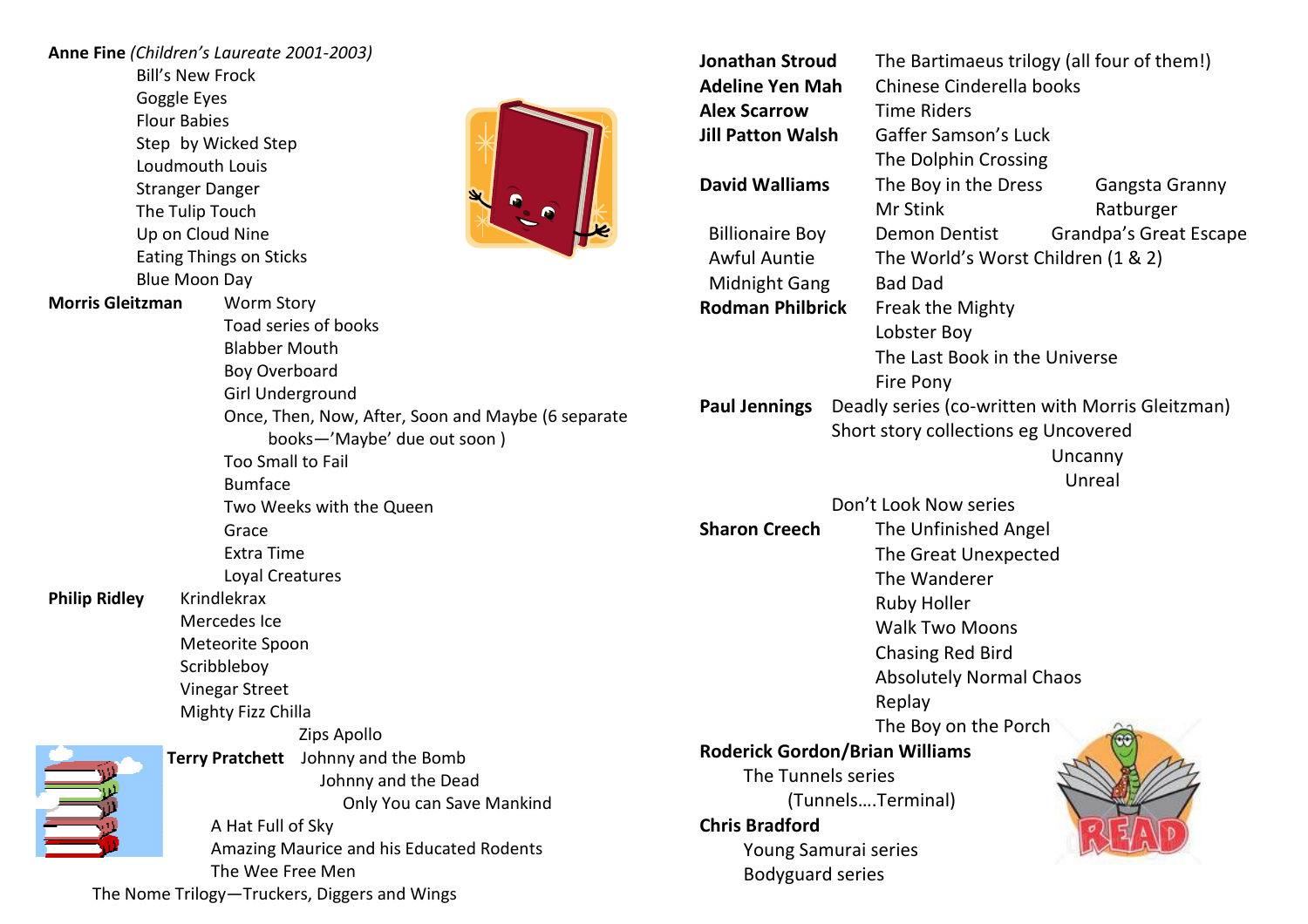| <b>Eoin Colfer</b>                       | <b>Artemis Fowl books</b>                               | <b>Malorie Blackman</b>                                                           | (Children's Laureate 2013-2015)                               |  |  |
|------------------------------------------|---------------------------------------------------------|-----------------------------------------------------------------------------------|---------------------------------------------------------------|--|--|
|                                          | Half Moon Investigations                                |                                                                                   | Hacker<br>Noughts & Crosses                                   |  |  |
| The Wish List                            |                                                         |                                                                                   | Thief<br>Knife Edge                                           |  |  |
|                                          | Airman                                                  |                                                                                   | Checkmate<br>Pig Heart Boy                                    |  |  |
|                                          | W.A.R.P. - The Reluctant Assassin                       |                                                                                   | Tell me no Lies<br><b>Operation Gadgetman</b>                 |  |  |
|                                          | The Hangman's Revolution                                |                                                                                   | <b>Cloud Busting</b><br>Dangerous Reality                     |  |  |
|                                          | The Forever Man                                         |                                                                                   | Noble Conflict<br><b>Robot Girl</b>                           |  |  |
| <b>Theresa Breslin</b>                   | Whispers in the Graveyard                               | <b>Anthony Horowitz</b>                                                           | The Alex Rider books -                                        |  |  |
|                                          | Kezzie at War                                           | (Storm BreakerNever Say Die)                                                      |                                                               |  |  |
|                                          | <b>Against the Tide</b>                                 | Diamond Brothers books -<br>(The Falcon's Malteser The Greek Who Stole Christmas) |                                                               |  |  |
|                                          | <b>Ghost Soldier</b>                                    |                                                                                   |                                                               |  |  |
|                                          | <b>Divided City</b>                                     |                                                                                   | The Power of Five (The Gatekeepers)                           |  |  |
|                                          | and many more                                           |                                                                                   | (Raven's Gate  Oblivion)<br><b>Millions</b>                   |  |  |
| <b>Robert Swindells</b>                  | Dan's War                                               | <b>Frank Cottrell Boyce</b>                                                       | Framed<br>Cosmic                                              |  |  |
|                                          | Inside the Worm                                         | The Unforgotten Coat<br>Chitty Chitty Bang Bang books                             |                                                               |  |  |
|                                          | A Skull in Shadows Lane                                 |                                                                                   | The Astounding Broccoli Boy                                   |  |  |
|                                          | Room 13                                                 | <b>Sophie McKenzie Girl, Missing</b>                                              | Sister, Missing<br><b>Missing Me</b>                          |  |  |
|                                          | <b>Nightmare Stairs</b>                                 |                                                                                   | Split Second<br><b>Every Second Counts</b>                    |  |  |
|                                          | Jacqueline Hyde                                         | The Medusa Project series of books                                                |                                                               |  |  |
| The Deep End                             |                                                         |                                                                                   | The Fix                                                       |  |  |
|                                          | and many more                                           | <b>Cathy Cassidy</b><br><b>Dizzy</b>                                              |                                                               |  |  |
| <b>Angie Sage</b>                        | The Septimus Heap series                                |                                                                                   | Indigo Blue                                                   |  |  |
|                                          | Pathfinder (first of a sequel trilogy to Septimus Heap) |                                                                                   | Driftwood                                                     |  |  |
|                                          | The Araminta Spook Series                               |                                                                                   | Angel Cake                                                    |  |  |
| <b>Katie Davies</b>                      | The Great Hamster Massacre                              |                                                                                   | Looking Glass Girl                                            |  |  |
| The Great Cat Conspiracy                 |                                                         |                                                                                   | The Chocolate Box Girls' books                                |  |  |
|                                          | The Great Dog Disaster and more                         |                                                                                   | (Cherry Crush Fortune Cookie)                                 |  |  |
| <b>Garth Nix</b><br>The Abhorsen Trilogy |                                                         |                                                                                   | <b>Broken Heart Club</b>                                      |  |  |
|                                          | Keys to the Kingdom series                              | <b>Christopher Paolini</b>                                                        | his Inheritance Cycle-                                        |  |  |
| <b>Philip Reeve</b>                      | 8<br><b>Mortal Engines</b>                              | Eragon<br><b>Tim Bowler</b>                                                       | Eldest<br><b>Brisingr</b><br>Inheritance                      |  |  |
| g<br>Predator's Gold                     |                                                         | Shadows                                                                           | Star-seeker River Boy<br><b>Storm Catchers</b><br>Frozen Fire |  |  |
| <b>Infernal Devices</b>                  |                                                         | <b>Patrick Ness</b>                                                               | A Monster Calls                                               |  |  |
|                                          | A Darkling Plain                                        | Victoria Watson                                                                   | Paradise Barn Story series                                    |  |  |
| <b>Derek Landy</b>                       |                                                         |                                                                                   |                                                               |  |  |
| <b>Skuldugerry Pleasant series</b>       |                                                         |                                                                                   |                                                               |  |  |
|                                          |                                                         |                                                                                   |                                                               |  |  |